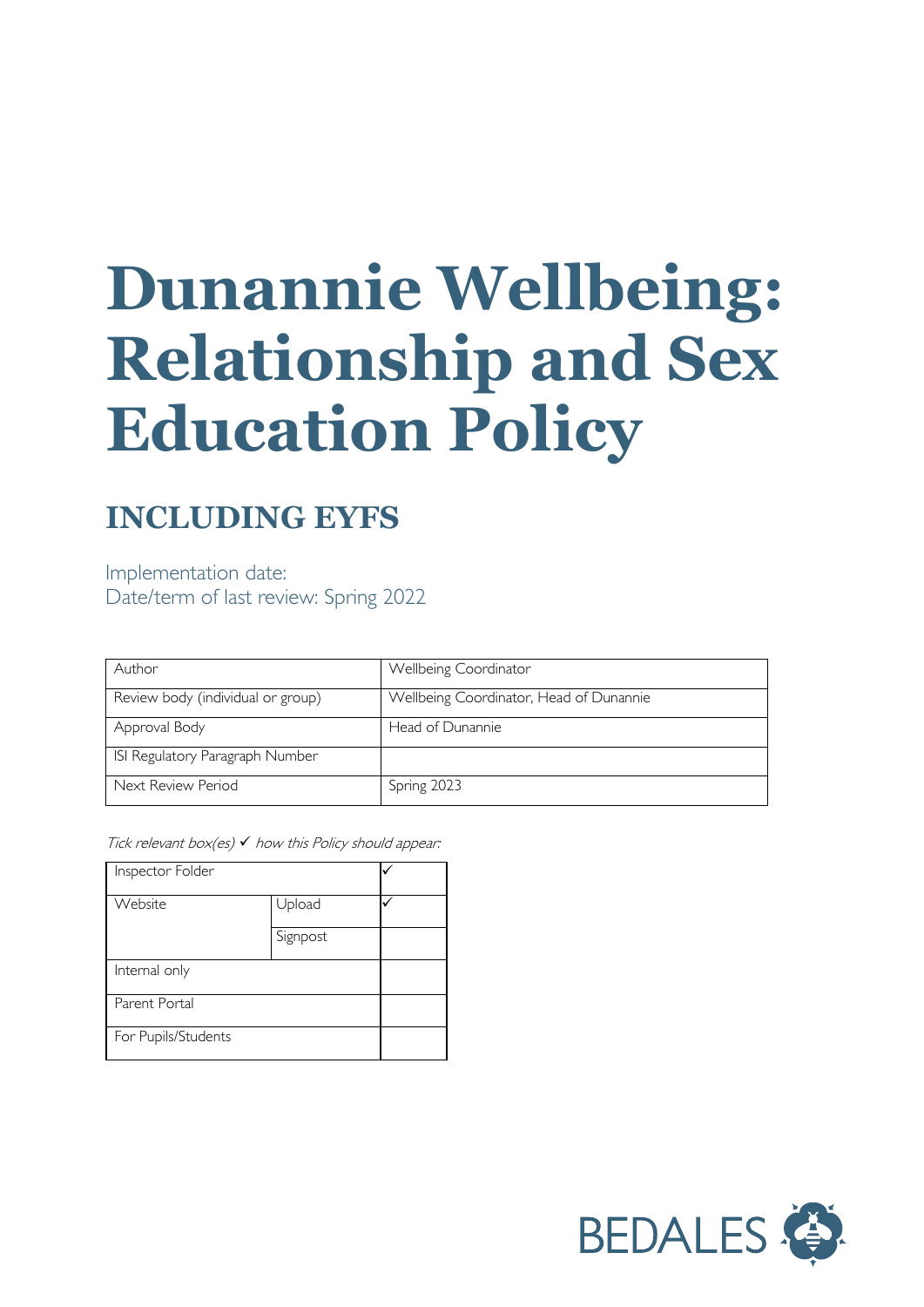### **Wellbeing: Relationship and Sex Education Policy**

#### **Relationship and Sex Education**

Relationship and Sex Education (RSE), is embedded in Personal, Social and Health Education (PSHE) and is lifelong learning about physical, sexual, moral and emotional development. It involves acquiring information, developing skills and forming positive beliefs, values and attitudes. It enables our pupils to move with confidence from childhood through adolescence into adulthood and as such has a key role to play in a young person's personal, Social, Moral and Spiritual Development. At Dunannie, RSE is not taught as a separate subject but is taught under the wider heading of PSHE and through the Science, IT and PE curriculums.

Relationship and Sex Education is life-long learning about physical, moral and emotional development. It is about the importance of family life, stable and loving relationships, respect, love and care.

It has three main elements:

- Attitudes and values
	- learning the importance of values and individual conscience and moral considerations
	- learning the value of family life, marriage, and stable loving relationships for the nurture of children
	- learning the value of respect, love and care exploring, considering and understanding moral dilemmas
	- developing critical thinking as part of decision making
	- challenging myths and misconceptions
- Personal and social skills
	- learning to manage emotions and relationships confidently and sensitively
	- developing self-respect and empathy for others
	- learning to make choices based on an understanding of difference and with an absence of prejudice
	- developing an appreciation of the consequences of choices made
	- managing conflict
	- learning how to recognise and avoid exploitation and abuse (both as exploited and exploiter)
- Knowledge and understanding
	- information about healthier, safer lifestyles
	- understanding the importance of appropriate, respectful and consensual relationships
	- learning and understanding physical development at an appropriate stage
	- understanding emotions and relationships

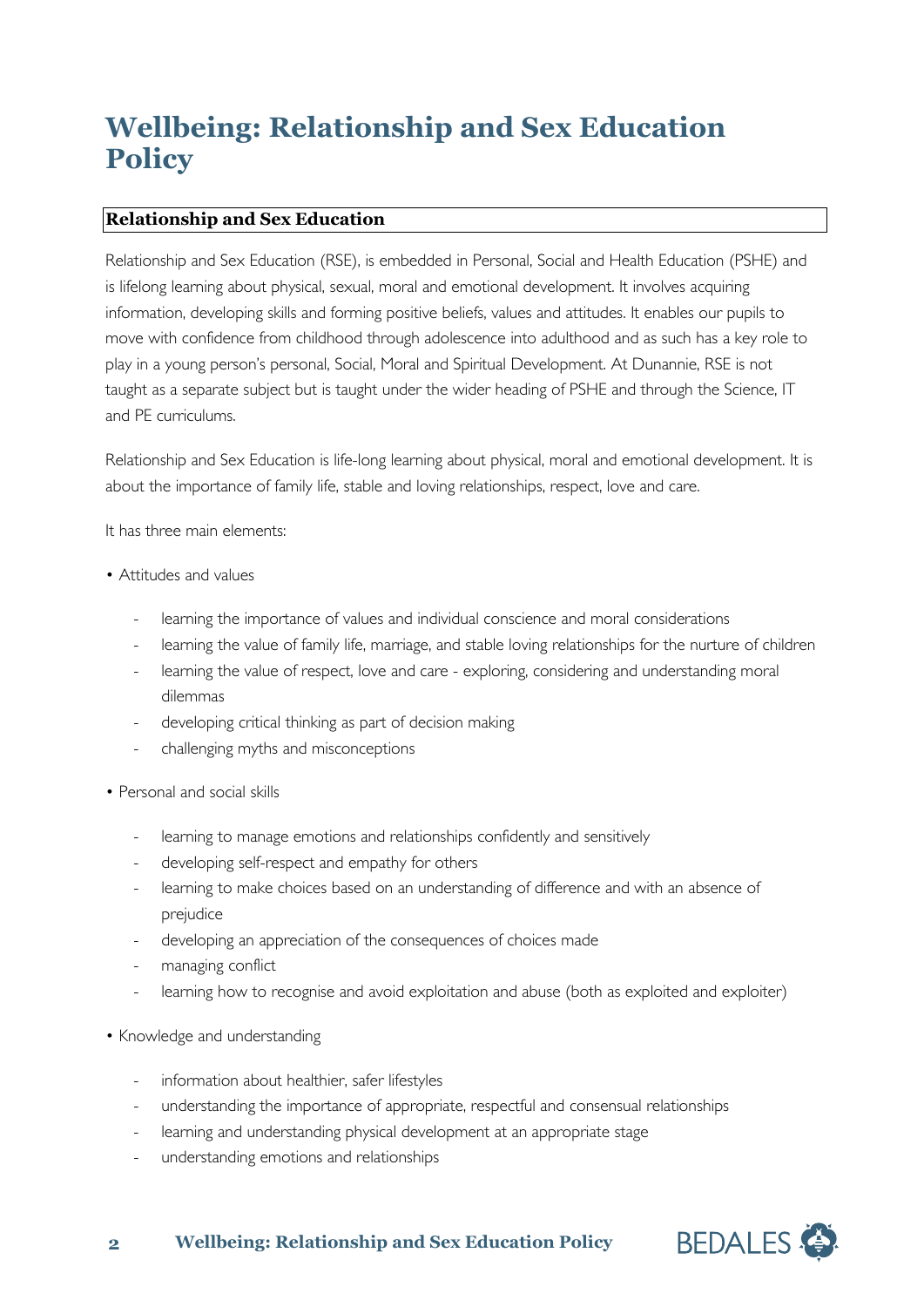- learning about and understanding the importance of staying safe online regarding relationships (linked policy – IT)

#### Aims

The aims of RSE at our school are to:

- Provide a framework and environment in which sensitive discussion can take place
- Develop positive values and a moral framework that will guide the pupils' discussions, decisions, judgements and behaviour, ensure that pupils have the confidence, respect and self-esteem to value themselves and others
- Help pupils to understand the consequences of their actions and behave responsibly in relationships
- Develop pupils' confidence and knowledge so that they may judge what kind of relationship is desirable, protect themselves and ask for help and support
- Prepare pupils for bodily changes and give them an understanding of the importance of health and hygiene
- Create a positive culture around issues of relationships and sexuality; challenge sexism and prejudice, foster LGBT and gender equality an
- Teach pupils the correct vocabulary to describe themselves and their bodies and to develop the appropriate terminology for relationship and sex issues

#### Provision /Implementation

RSE is not compulsory in independent schools, however, independent schools are required to teach the elements of sex education contained in the science curriculum. If independent schools do teach RSE, they must have regard to guidance issued by the Secretary of State as outlined in section 403 of the Education Act 1996. Sex and relationship education is taught through our PSHE, Science, IT and PE curriculums and is an integral part of our broader Wellbeing programme. The outcomes of which are monitored through teacher assessment. All teaching materials used are appropriate to the age of the children in our school. Whilst teachers will answer children's questions honestly and openly, questions of a more sensitive nature, or questions directly relating to sex, sexuality and sexual health will be referred back to the child's parent. We recognise that parents are key in teaching their child about relationships, sex and growing up. As such, we aim to work in partnership with pupils and parents. Support from the professionals, including the school medical team, will be used as appropriate.

#### Inclusion

Pupils may have varying needs regarding RSE depending on their circumstances and background. We believe that all pupils should have access to RSE that is relevant to their particular needs and experiences. To achieve this, we will take account of:

- Age
- Sex